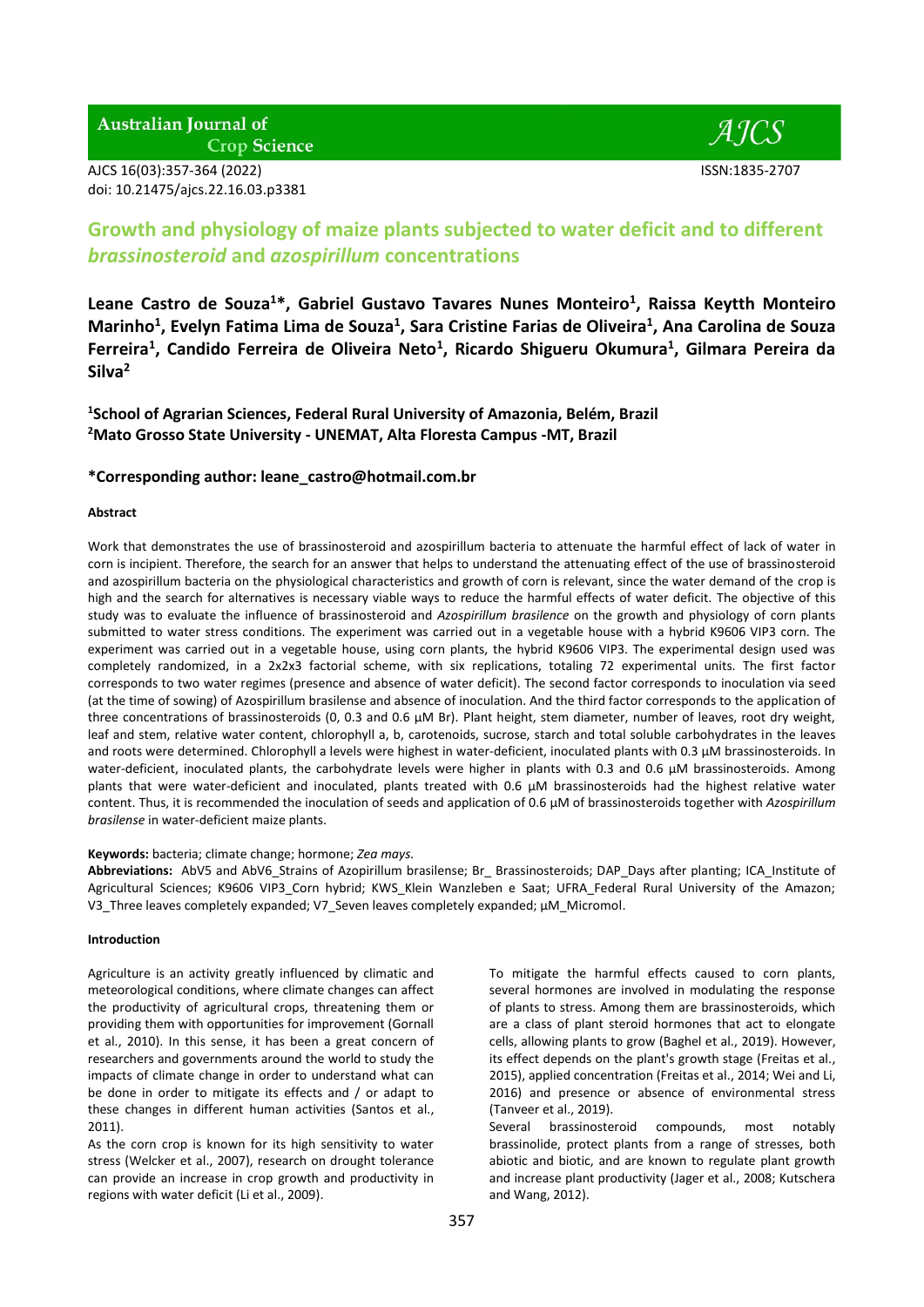In plants such as cucumber, Arabidopsis, rice, tomato, soybean and several other species, studies of brassinosteroid applications show that this class of hormone regulates several genes in physiological and developmental processes (Anwar et al., 2018; Kanwar et al., 2017).

Work with sorghum seeds treated with brassinosteroids showed increased seedling emergence and growth under osmotic stress (Vardhini et al., 2011).

Vardhini et al., (2011) observed an increase in the emergence and growth of seedlings under osmotic stress, in studies carried out with sorghum seeds treated with brassinosteroids. In papaya, an increase in leaf area and plant dry mass was verified with the exogenous application of the regulator (Gomes et al., 2013). In the corn crop, Anjum et al., (2011), based on changes in enzymatic antioxidants and increased protein synthesis, concluded that brassinolide improves drought tolerance.

In addition to the use of hormones such as brassinosteroids, the use of nitrogen fertilizer, which is important for the growth and production of corn plants, is essential for them to express their maximum agricultural potential, since nitrogen is the nutrient most demanded by plants (Duvick, 2005).

To achieve high yields in corn, it is extremely important to analyze alternative sources of nitrogen and understand how its absorption and assimilation in plants occurs (Oliveira, 2016). Diazotrophic bacteria, such as Azospirillum brasilense, are capable of fixing atmospheric nitrogen where it can serve as a supplementary contribution to grass cultivation (Fibach-paldi, Burdman and Okon, 2012).

One of the main mechanisms that explains the beneficial effects of seed inoculation of plants cultivated with bacteria of the genus Azospirillum, despite having the potential to act as N-fixing organisms, is their ability to produce and metabolize a series of plant hormones and compounds that act directly on plant growth regulation, mainly on the root system (Bashan et al., 2004).

Plant roots are one of the main structures altered by Azospirillum (De-Bashan et al., 2010), this is due to the synthesis of AIA by bacteria, which promotes greater development of lateral roots, adventitious and root hairs (Cassán et al., 2020), causing an increase in the capacity of plants to absorb water and nutrients (Costa et al., 2015), as a consequence there is also an increase in their biomass (Lana et al., 2012).

Teixeira et al., (2017) verified percentage gain for plant height, in a research evaluating the efficiency of azospirillum in corn plants, ranging from 2.2 to 25%; root length from 32 to 71%; fresh mass of aerial part from 54 to 144%; and fresh weight of the roots reaching a percentage gain of 199%.

In view of the effects that climate change has on agricultural production, it is necessary to seek more efficient management practices in order to minimize changes resulting from the water deficit. In this context, the hypothesis of the present study is that the growth parameters and physiology of maize plants under water stress change due to the concentrations of brassinosteroids and azospirillum. Thus, the objective of this work was to evaluate the influence of the application of brassinosteroids and *Azospirillum brasilence* on the growth and physiology of maize plants under water stress conditions.

## **Results and discussion**

# *Growth of maize plants as a function of water management, inoculation with azospirillum and brassinosteroid concentrations.*

The water-deficient maize plants (Table 1) inoculated with azospirillum and at the highest concentration of brassinosteroids (0.6 μM) had lower leaf number values compared to plants without inoculation (12.50 and 15.00), respectively. This study shows that uninoculated maize plants subjected to water stress conditions recorded the highest number of leaves at the lowest and highest doses of brassinosteroids. This may have occurred because the time of exposure to water deficit treatments (seven days) was not enough to reduce the number of leaves, probably because the soil remained moist, since water stress is directly linked to the availability of water in the soil (Farias, 2005).

For plant height, the treatments irrigated, without inoculation and at the highest concentration of brassinosteroids (0.6 μM) presented higher values (64.75 cm) compared to inoculated plants (43.50 cm). This demonstrates that the joint action of brassinosteroides and azospirillum did not promote increases in leaf number and height of corn plants, however, the application of brassinosteroid at a concentration of 0.6 μM, without the presence of the bacteria, provided an increase in the number of leaves of 16.7% in plants with water deficiency and 32.8% in plant height in irrigated plants (Table 1). This may be because brassinosteroids act on cell elongation, xylem differentiation, root and stem elongation, apical dominance and leaf expansion processes (Bajguaz et al., 2009). Overall, brassinosteroids effectively contribute to the tolerance mechanisms used by plants to deal with various types of abiotic stress (Larré et al., 2011).

## *Physiological parameters of maize plants as a function of water management, inoculation with azospirillum and brassinosteroid concentrations.*

The relative water content (Table 2) in irrigated, inoculated or uninoculated plants and at all concentrations of brassinosteroids were higher than in water-deficient plants. While when comparing plants with water deficiency, the inoculated treatments and at all concentrations of brassinosteroids, presented lower values of relative water content compared to plants without inoculation. In addition, the inoculated water-deficient plants had higher water content (70.88%) at the 0.6 μM concentration, compared to the other concentrations 56.34% (0  $\mu$ M) and 62.61% (0.3 µM). The reduction in the relative water content observed in plants subjected to water stress was probably due to the low availability of water in the soil (Table 3). Furthermore, the transpiration process of plants leads to loss of water into the atmosphere; thus, plants wither because they cannot remove water from the soil.

Determining plant water content (%) is often used in studies that focus on investigating the adaptation of plants to drought conditions (Jones, 2007). Fioreze et al., (2011) investigated the behavior of soybean cultivars subjected to intense water deficit. The results showed that the relative water content (%) observed in genotypes subjected to intense water deficit decreased compared to well-watered plants - results similar to those observed in the present study. When observing the chlorophyll a in Table 2, the plants with water deficiency, inoculated and at a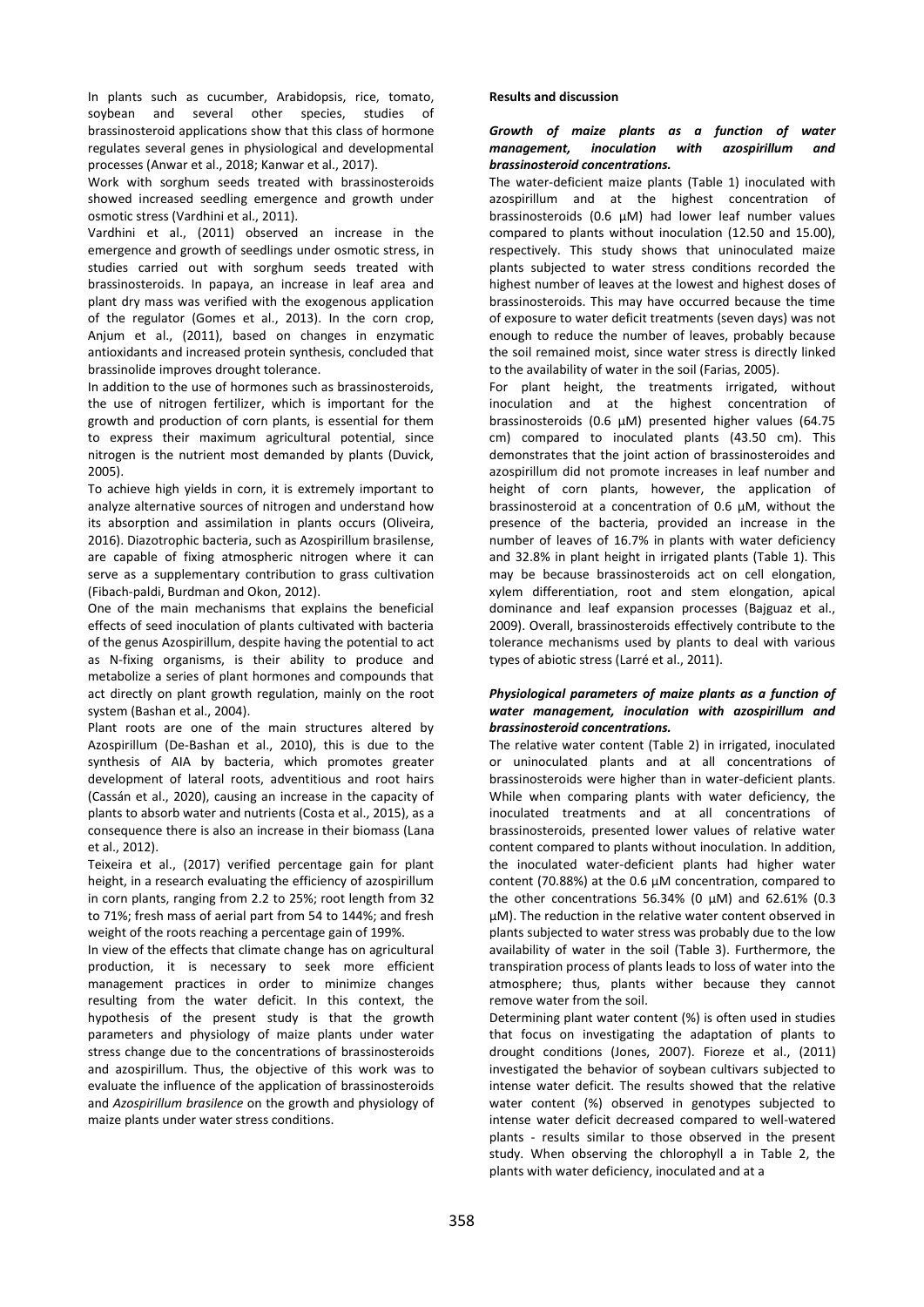**Table 1.** Number of leaves, plant height, stem diameter, root, stem and leaf dry weight based on interaction among water management, inoculation with azospirillum and brassinosteroid concentrations in maize plants.

| Irrigation                                                                         | Inoculation                    | Brassinosteroids (µM) |                     |                      |  |  |
|------------------------------------------------------------------------------------|--------------------------------|-----------------------|---------------------|----------------------|--|--|
|                                                                                    |                                | $\Omega$              | 0.3                 | 0.6                  |  |  |
| <b>Number of leaves</b>                                                            |                                |                       |                     |                      |  |  |
| Irrigated                                                                          | Presence                       | $15.25$ Aa $\alpha^*$ | $13.75Aa\alpha$     | $14.25$ Aa $\alpha$  |  |  |
| Irrigated                                                                          | Absence                        | $14.50$ Aa $\alpha$   | $14.00$ Aa $\alpha$ | $14.75$ Aa $\alpha$  |  |  |
| Water deficit                                                                      | Presence                       | $14.00$ Aa $\alpha$   | $13.75Aa\alpha$     | 12.50AaB             |  |  |
| Water deficit                                                                      | Absence                        | $15.25$ Aa $\alpha$   |                     | $15.00$ Aab $\alpha$ |  |  |
| 9.80<br>CV (%)                                                                     |                                |                       |                     |                      |  |  |
| Plant height (cm)                                                                  |                                |                       |                     |                      |  |  |
| Irrigated                                                                          | Presence                       | $65.00Aa\alpha$       | $49.25Aa\alpha$     | 43.50Aaβ             |  |  |
| Irrigated                                                                          | Absence                        | $71.75$ Aa $\alpha$   | $55.00A$ a $\alpha$ | $64.75A$ a $\alpha$  |  |  |
| Water deficit                                                                      | Presence                       | $59.25Aa\alpha$       | $54.75Aa\alpha$     | $51.25Aa\alpha$      |  |  |
| Water deficit                                                                      | Absence                        | $64.25$ Aa $\alpha$   | $48.75Aa\alpha$     | $60.75A$ a $\alpha$  |  |  |
| 24.20<br>CV (%)                                                                    |                                |                       |                     |                      |  |  |
|                                                                                    | Stem diameter (mm)             |                       |                     |                      |  |  |
| Irrigated                                                                          | Presence                       | $21.53Aa\alpha$       | $16.35Aa\alpha$     | $19.76A$ a $\alpha$  |  |  |
| Irrigated                                                                          | Absence                        | $23.77$ Aa $\alpha$   | $16.73A$ a $\alpha$ | $18.23$ Aa $\alpha$  |  |  |
| Water deficit                                                                      | Presence                       | $20.13Aa\alpha$       |                     | $14.33Aa\alpha$      |  |  |
| Water deficit                                                                      | Absence                        | $20.50$ Aa $\alpha$   | $16.47$ Aa $\alpha$ | $15.65$ Aa $\alpha$  |  |  |
| CV (%)<br>29.63                                                                    |                                |                       |                     |                      |  |  |
|                                                                                    | Root dry weight (g)            |                       |                     |                      |  |  |
| Presence<br>$51.25Aa\alpha$<br>$50.00$ Aa $\alpha$<br>$38.75Aa\alpha$<br>Irrigated |                                |                       |                     |                      |  |  |
| Irrigated                                                                          | Absence<br>$51.25$ Aa $\alpha$ |                       | $43.75Aa\alpha$     | $62.50$ Aa $\alpha$  |  |  |
| Water deficit                                                                      | Presence                       | $53.75Aa\alpha$       | $46.25$ Aa $\alpha$ | $41.25$ Aa $\alpha$  |  |  |
| Water deficit                                                                      | Absence                        | $52.50A$ a $\alpha$   | $40.00$ Aa $\alpha$ | $53.75Aa\alpha$      |  |  |
| CV (%)                                                                             | 54.97                          |                       |                     |                      |  |  |
|                                                                                    | Stem dry weight (g)            |                       |                     |                      |  |  |
| Irrigated                                                                          | Presence                       | $50.00A$ a $\alpha$   | $40.00$ Aa $\alpha$ | $43.75Aa\alpha$      |  |  |
| Irrigated                                                                          | Absence                        | $60.00$ Aa $\alpha$   | $45.00$ Aa $\alpha$ | $40.00$ Aa $\alpha$  |  |  |
| Water deficit                                                                      | Presence                       | $41.25$ Aa $\alpha$   | $30.00$ Aa $\alpha$ | $28.75Aa\alpha$      |  |  |
| Water deficit                                                                      | Absence                        | $37.50$ Aa $\alpha$   | $33.75A$ a $\alpha$ | $45.00$ Aa $\alpha$  |  |  |
| CV (%)                                                                             | 44.26                          |                       |                     |                      |  |  |
| Leaf dry weight (g)                                                                |                                |                       |                     |                      |  |  |
| Irrigated                                                                          | Presence                       | $40.00$ Aa $\alpha$   | $31.25Aa\alpha$     | $31.25Aa\alpha$      |  |  |
| Irrigated                                                                          | Absence                        | $42.50$ Aa $\alpha$   | $31.25$ Aa $\alpha$ | $36.75A$ a $\alpha$  |  |  |
| Water deficit                                                                      | Presence                       | $36.25Aa\alpha$       | $25.00$ Aa $\alpha$ | $26.25Aa\alpha$      |  |  |
| Water deficit                                                                      | Absence                        | $36.25$ Aa $\alpha$   | $28.75Aa\alpha$     | $31.25$ Aa $\alpha$  |  |  |
| CV (%)                                                                             | 25.41                          |                       |                     |                      |  |  |

\*Means followed by the same letter (uppercase letters for water regimes, lowercase letters for brassinosteroid doses and Greek letters for inoculation with Azospirillum brasilense) did not differ<br>from each other in the Tuk

| Table 2. Relative water, chlorophyll a, b and carotenoid contents based on interaction among water management, inoculation with |  |
|---------------------------------------------------------------------------------------------------------------------------------|--|
| Azospirillum and brassinosteroid concentrations in maize plants.                                                                |  |

| Irrigation                | Inoculation | Brassinosteroids (µM Br)    |                     |                     |  |
|---------------------------|-------------|-----------------------------|---------------------|---------------------|--|
|                           |             | $\Omega$                    | 0.3                 | 0.6                 |  |
|                           |             | Relative water content (%)  |                     |                     |  |
| Irrigated                 | Presence    | $90.29$ Aa $\alpha^*$       | 89.38Aaβ            | $91.66$ Aa $\alpha$ |  |
| Irrigated                 | Absence     | $91.36$ Aa $\alpha$         | $92.34A$ a $\alpha$ | $91.38$ Aa $\alpha$ |  |
| Water deficit             | Presence    | 56.34Вс $\beta$             | $62.61Bb\beta$      | 70.88Baß            |  |
| Water deficit             | Absence     | $76.51$ Ba $\alpha$         | $77.77$ Ba $\alpha$ | 79.32Baα            |  |
| CV(%)                     | 2.2         |                             |                     |                     |  |
|                           |             | Chlorophyll a (mg. kg-1 FM) |                     |                     |  |
| Irrigated                 | Presence    | $0.038$ Aa $\alpha$         | $0.018$ Ba $\alpha$ | $0.014$ Aa $\alpha$ |  |
| Irrigated                 | Absence     | $0.017$ Aa $\alpha$         | $0.021$ Aa $\alpha$ | $0.022$ Aa $\alpha$ |  |
| Water deficit             | Presence    | $0.018$ Ab $\alpha$         | $0.045$ Aa $\alpha$ | $0.010$ Ab $\alpha$ |  |
| Water deficit             | Absence     | $0.032$ Aa $\alpha$         | $0.027$ Aa $\alpha$ | $0.025$ Aa $\alpha$ |  |
| CV(%)                     | 61.28       |                             |                     |                     |  |
|                           |             | Chlorophyll b (mg. kg-1 FM) |                     |                     |  |
| Irrigated                 | Presence    | $0.022$ Aa $\alpha$         | $0.017$ Aa $\alpha$ | $0.011$ Aa $\alpha$ |  |
| Irrigated                 | Absence     | $0.037$ Aa $\alpha$         | $0.015$ Ba $\alpha$ | $0.018$ Aa $\alpha$ |  |
| Water deficit             | Presence    | $0.021$ Aa $\alpha$         | $0.041$ Aa $\alpha$ | $0.035Aa\alpha$     |  |
| Water deficit             | Absence     | $0.044$ Aa $\alpha$         | $0.052$ Aa $\alpha$ | $0.029$ Aa $\alpha$ |  |
| CV(%)                     | 64.15       |                             |                     |                     |  |
| Carotenoids (mg. kg-1 FM) |             |                             |                     |                     |  |
| Irrigated                 | Presence    | $0.15Aa\alpha$              | $0.15Aa\alpha$      | $0.12$ Aa $\alpha$  |  |
| Irrigated                 | Absence     | $0.16$ Aa $\alpha$          | $0.14$ Aa $\alpha$  | $0.13$ Aa $\alpha$  |  |
| Water deficit             | Presence    | $0.12Aa\alpha$              | $0.15$ Aa $\alpha$  | $0.13Aa\alpha$      |  |
| Water deficit             | Absence     | $0.14A$ a $\alpha$          | $0.15$ Aa $\alpha$  | $0.18$ Aa $\alpha$  |  |
| CV (%)                    | 38.91       |                             |                     |                     |  |

\*Means followed by the same letter (uppercase letters for water regimes, lowercase letters for brassinosteroid doses and Greek letters for inoculation with Azospirillum brasilense) did not differ<br>from each other in the Tuk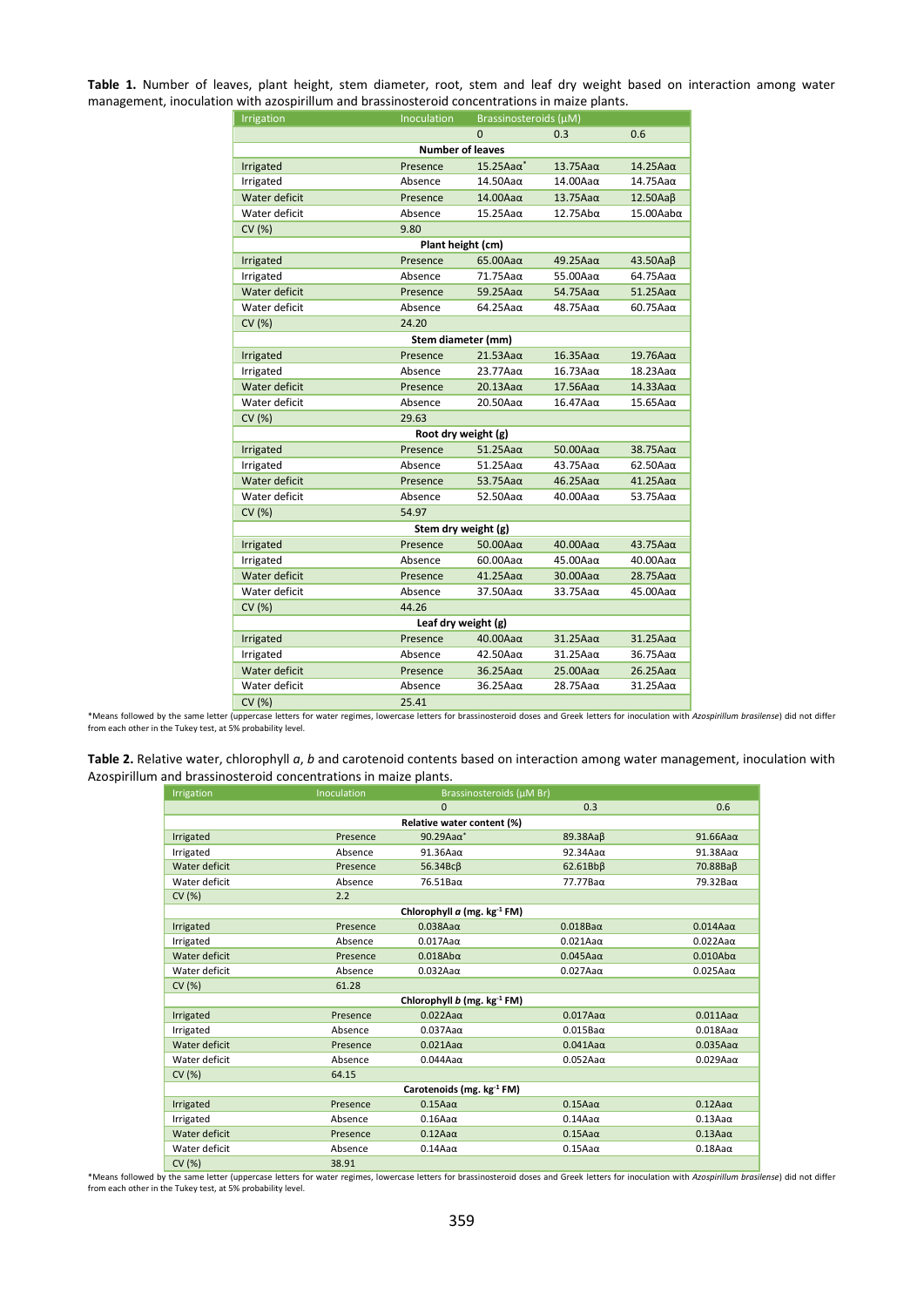**Table 3.** Total soluble carbohydrate, sucrose and starch contents based on interaction among water management, inoculation with Azospirillum and brassinosteroid concentrations in maize plant leaves.

| Irrigation                                                 | Inoculation<br>Brassinosteroids (µM Br) |                     |                      |                      |  |
|------------------------------------------------------------|-----------------------------------------|---------------------|----------------------|----------------------|--|
|                                                            |                                         | $\mathbf{0}$        | 0,3                  | 0,6                  |  |
| Total soluble carbohydrates (mmol of Glu.g <sup>-1</sup> ) |                                         |                     |                      |                      |  |
| Irrigated                                                  | Presence                                | $2.16$ Ab $\alpha$  | $2.45$ Ba $\alpha$   | 2.21Bba              |  |
| Irrigated                                                  | Absence                                 | $2.08$ Bab $\alpha$ | $2.21Ba\beta$        | $2.01Bb\beta$        |  |
| Water deficit                                              | Presence                                | $2.04Bb\beta$       | $3.10$ Aa $\alpha$   | 3.15AaB              |  |
| Water deficit                                              | Absence                                 | $3.82A$ a $\alpha$  | $3.17$ Ac $\alpha$   | $3.41$ Ab $\alpha$   |  |
| CV (%)                                                     | 2.97                                    |                     |                      |                      |  |
| Sucrose (mg sucrose $g^{-1}$ DM)                           |                                         |                     |                      |                      |  |
| Irrigated                                                  | Presence                                | 21.98Bca            | $26.70$ Ba $\alpha$  | 23.98Bba             |  |
| Irrigated                                                  | Absence                                 | $20.63Bb\beta$      | 22.39Baß             | $21.06$ Bab $\beta$  |  |
| Water deficit                                              | Presence                                | $37.15Aa\beta$      | 30.43Acß             | $34.43$ Ab $\alpha$  |  |
| Water deficit                                              | Absence                                 | $38.68$ Aa $\alpha$ | $33.30$ Ab $\alpha$  | 34.42Aba             |  |
| CV(%)                                                      | 3.11                                    |                     |                      |                      |  |
| Starch (mmol of GLU/g)                                     |                                         |                     |                      |                      |  |
| Irrigated                                                  | Presence                                | $0.257$ Aa $\alpha$ | $0.328$ Aa $\alpha$  | $0.226Aa\alpha$      |  |
| Irrigated                                                  | Absence                                 | $0.199A$ ba         | $0.344$ Aa $\alpha$  | $0.219$ Bab $\alpha$ |  |
| Water deficit                                              | Presence                                | $0.293Aa\alpha$     | $0.334A$ a $\alpha$  | 0.234AaB             |  |
| Water deficit                                              | Absence                                 | $0.250$ Ab $\alpha$ | $0.356$ Aab $\alpha$ | $0.482$ Aa $\alpha$  |  |
| CV (%)                                                     | 25.51                                   |                     |                      |                      |  |

\*Means followed by the same letter (uppercase letters for water regimes, lowercase letters for brassinosteroid doses and Greek letters for inoculation with *Azospirillum brasilense*) did not differ from each other in the Tukey test, at 5% probability level.

| Table 4. Total soluble carbohydrate, sucrose and starch contents based on interaction among water management, inoculation with |  |
|--------------------------------------------------------------------------------------------------------------------------------|--|
| Azospirillum and brassinosteroid concentrations in maize plant roots                                                           |  |

| Irrigation                                    | <b>Inoculation</b> | Brassinosteroids (µM Br)         |                     |                     |  |
|-----------------------------------------------|--------------------|----------------------------------|---------------------|---------------------|--|
|                                               |                    | $\Omega$                         | 0.3                 | 0.6                 |  |
| Total soluble carbohydrates (mmol of Glu.g-1) |                    |                                  |                     |                     |  |
| Irrigated                                     | Presence           | $0.615$ Ab $\alpha$              | $0.734$ Ba $\alpha$ | $0.656B$ ba         |  |
| Irrigated                                     | Absence            | $0.630$ Bab $\alpha$             | 0.661BaB            | $0.599Bb\beta$      |  |
| Water deficit                                 | Presence           | $0.536Bb\beta$                   | $0.944A$ a $\alpha$ | $0.946Aa\beta$      |  |
| Water deficit                                 | Absence            | $1.037$ Ab $\alpha$              | $0.927$ Ac $\alpha$ | $1.149$ Aa $\alpha$ |  |
| CV(%)                                         | 3.32               |                                  |                     |                     |  |
|                                               |                    | Sucrose (mg sucrose $g^{-1}$ DM) |                     |                     |  |
| Irrigated                                     | Presence           | 7.92Bba                          | $9.33Ba\alpha$      | $8.29Bb\alpha$      |  |
| Irrigated                                     | Absence            | $7.21Bb\beta$                    | $7.91Ba\beta$       | $7.45$ Bab $\beta$  |  |
| Water deficit                                 | Presence           | 12.97AaB                         | $10.65$ Ac $\beta$  | $11.95$ Ab $\alpha$ |  |
| Water deficit                                 | Absence            | $13.44$ Aa $\alpha$              | $11.51$ Ac $\alpha$ | $12.04$ Ab $\alpha$ |  |
| CV(%)                                         | 3.15               |                                  |                     |                     |  |
| Starch (mmol of GLU/g)                        |                    |                                  |                     |                     |  |
| Irrigated                                     | Presence           | 0.072BaB                         | 0.089BaB            | $0.148$ Aa $\alpha$ |  |
| Irrigated                                     | Absence            | $0.271$ Aa $\alpha$              | $0.268$ Aa $\alpha$ | $0.251$ Aa $\alpha$ |  |
| Water deficit                                 | Presence           | $0.460$ Aa $\alpha$              | $0.512Aa\alpha$     | $0.086$ Ab $\alpha$ |  |
| Water deficit                                 | Absence            | $0.102Ba\beta$                   | 0.154AaB            | $0.194$ Aa $\alpha$ |  |
| CV(%)                                         | 39.88              |                                  |                     |                     |  |

\*Means followed by the same letter (uppercase letters for water regimes, lowercase letters for brassinosteroid doses and Greek letters for inoculation with *Azospirillum brasilense*) did not differ from each other in the Tukey test, at 5% probability level.

concentration of 0.3 μM, presented an increase of 0.027 mg. kg<sup>-1</sup> FM of chlorophyll a compared to irrigated plants under the same study condition. The water-deficient inoculated plants presented higher values of chlorophyll a at a concentration of 0.3 μM compared to the lowest and the highest concentration (0 and 0.6 μM). With regard to photosynthetic pigments (chlorophyll a) (Table 2), the use of *Azospirillum brasilense* was expected to help maintain chlorophyll levels, since inoculation with this bacterium stimulates the synthesis of new chlorophyll molecules, as shown in a study carried out with wheat (Bashan et al., 2006).

For chlorophyll b, plants with water deficiency, without inoculation and at a concentration of 0.3 μM of brassinosteroid, presented an increase of 0.037 mg. kg-1 FM of chlorophyll b compared to irrigated plants under the same study condition (Table 2).

According to Li et al. (2012), the beneficial action of brassinosteroids on pigment contents resulted from the reduction of chlorophyll degradation, which led to an increase in chlorophyll a and b levels, consequently, to an increase in total chlorophyll levels, as demonstrated in studies carried out with Chorispora bungean under water stress conditions and application of brassinosteroids. Studies carried out with guava seedlings with water deficit showed no significant difference in the levels of chlorophyll a, b, total chlorophyll and carotenoids (Freire et al., 2009). These results corroborate those reported by Taiz and Zeiger (2004), who observed that chlorophyll levels were not affected by environmental changes (such as water deficit), except for the effect of light and temperature, which are genetically determined.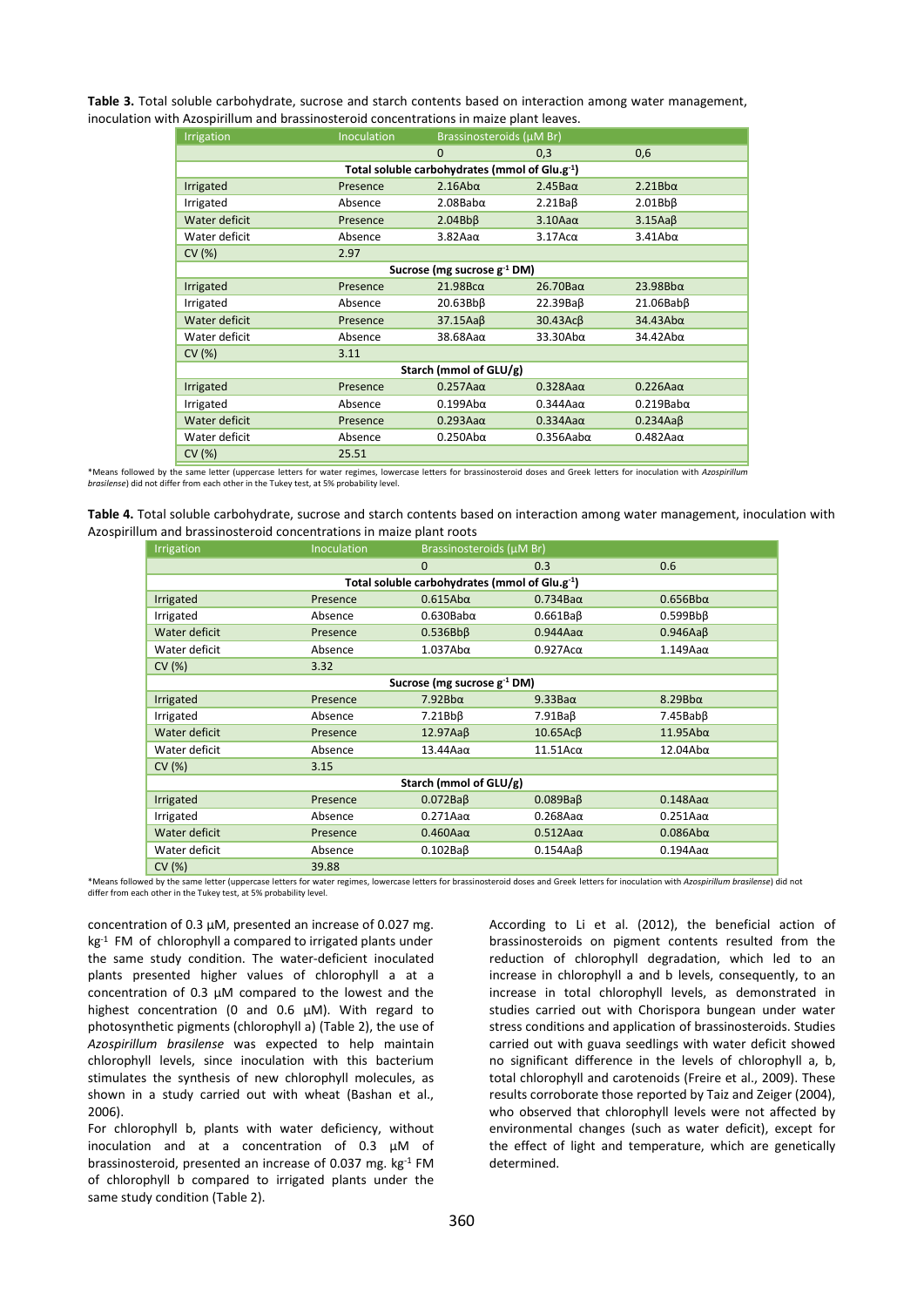# *Maize plant carbohydrates as a function of water management, inoculation with azospirillum and brassinosteroid concentrations.*

For total soluble carbohydrates and sucrose, both in leaves (Table 3) and roots (Table 4), plants with water deficit, inoculated and at concentrations of 0.3 and 0.6 μM had higher values compared to irrigated plants. This increase in total soluble carbohydrate contents may be related to the fact that brassinosteroids play a regulatory role in carbohydrate metabolism, since the application of these hormones increases the activity of enzymes linked to sugar metabolism (Schluter et al., 2002; Yu et al., 2004) and to carbohydrate concentrations in different plant species (Schluter et al., 2002; Yu et al., 2004; Lisso et al., 2006; Dalio et al., 2011). In addition, plants subjected to water deficit recorded progressively increased sucrose levels due to sucrose biosynthesis. The increase in sucrose content probably resulted from the increased activity of sucrose phosphate synthase, since this enzyme acts on the photosynthetic cell of the cytosol to protect the integrity of membranes and proteins (Hoekstra et al., 2001) under water stress conditions.

The inoculated water-deficient plants showed increments of total soluble carbohydrates in the leaves of (1.06 and 1.11 mmol of Glu.g-1 ) (Table 3) and in the roots of (0.408 and 0.410 mmol of Glu.g)  $^{-1}$ ) (Table 4) at 0.3 and 0.6 μM concentrations respectively, compared to the lowest concentration (0 μM). While for sucrose in leaves and roots of maize plants, treatments with water deficit, inoculated and in the lowest concentration of brassinosteroids (0 μM), presented higher values of sucrose compared to 0.3 and 0.6 μM concentrations. Vieira et al., (2013) reported that the cultivar UFUS Riqueza, when subjected to control conditions (1,213.75  $\mu$ g / g) and stress (1,387.917  $\mu$ g / g), presented the highest levels of sucrose in the primary roots. According to Sala et al. (2007), the benefits associated with inoculating maize crops with diazotrophic bacteria depend on several factors, such as plant genotype, selected strains and the interrelationship between the mentioned factors and the environment.

In the leaves of maize plants (Table 3), starch showed an increase of 0.263 mmol of GLU/g in plants with water deficiency, without inoculation and in the highest concentration of brassinosteroids (0.6 μM), compared to plants irrigated in the same study condition. Among waterdeficient plants, at the 0.6 μM concentration, plants without inoculation showed an increase of 0.248 mmol of GLU/g in starch content compared to inoculated plants. In addition, water-deficient plants, without inoculation, had higher starch values at the 0.6 μM concentration compared to the lowest concentration (0 μM). According to Reis et al., (2000), the lack of response to seed inoculation with diazotrophic bacteria is often associated with the inappropriate use of strains. However, there is a consensus that the plant's genotype is the main factor for the success of the association between plant and microorganism.

For starch in the roots of maize plants, inoculation with azospirillum provided an increase of 0.388 and 0.423 mmol of GLU/g in starch content in plants with water deficit and in concentrations of 0 and 0.3 μM of brassinosteroid, compared to the irrigated plants. Among the treatments with water deficit, inoculated plants and at concentrations 0 and 0.3 μM, showed higher values of starch in the roots compared to plants without inoculation.

# **Materials and Methods**

## *Setting*

The experiment was developed in a vegetable house, which belongs to the Federal Rural University of the Amazon (UFRA), Belém City, Pará State (geographic coordinates 01º 27' 21" S, 48º 30' 16" W), from December 10th, 2019 to January 28th, 2020. In this region, the average temperature is around 26.5ºC, with significant air instability and average humidity around 84% (Bastos et al., 2002).

## *Study design*

To perform the experiment, corn seeds from the company KWS (Klein Wanzleben and Saat) were used, the hybrid (K9606 VIP3) developed by from Embrapa Amazônia Oriental. The experimental design used was completely randomized in a 2x2x3 factorial scheme, with six replications, totaling 72 experimental units. The first factor corresponds to two water regimes (presence of water deficiency and absence of water deficiency). The second factor corresponds to seed inoculation (at the moment of sowing) of *Azospirillum brasilense* and absence of inoculation. The third factor corresponds to the application of three concentrations of brassinosteroids (0.0 μM, 0.3 μM and 0.6 μM).

## *Experimental procedures*

72 buckets with a capacity of 15 kg each were used, filled with a soil collected in the 0 to 20 cm (Samples of the superficial horizon of a Yellow Dystrophic Oxisol) depth layer at the Institute of Agricultural Sciences (ICA) at UFRA. After carrying out the soil collection, the samples were sieved to remove impurities and homogenized.

The chemical analysis of the soil was carried out for fertility purposes, which was determined in the soil laboratory of the Brazilian Institute of Analysis (IBRA), according to the methods described by Iac (2001) and Embrapa (2009), obtaining the results in Table 1.

Before sowing, the corn seeds that were inoculated with Azospirillum were separated. Thus, 200 g of inoculant (*Azopirillum brasilense* - Strains AbV5 and AbV6, originated from Embrapa Amazônia Oriental) were mixed in 1 ml of distilled water and immediately afterwards the seeds (peat solid corn - *Zea mays*) were added and planted. Irrigation was carried out daily, adding water until reaching the field capacity of each bucket, which was observed through the drainage at the bottom of the buckets. The corn plants were obtained from the initial germination of five seeds per pot, with subsequent maintenance of only one plant through thinning. Fifteen days after planting (DAP), the first application of brassinosteroids was performed using concentrations of 0.0 μM (Control plants, without application of brassinosteroids), 0.3 μM and 0.6 μM. Tlie 0,3 and 0,6 μM Br (Sigma-Aldrich, USA) solutions were prepared by dissolving the solute in etlianol followed by dilution with Milli-Q water [etlianol:water  $(v/v) = 1:10,000$ ] (Ahammed et al., 2013); the plants were in the V3 stage (three leaves completely expanded).

For each application, 72 ml of epnobrassinolide solution was used. Initially, 100 ml of epnobrassinolide at a concentration of 0.3 μM and 100 ml at a concentration of 0.6 μM was prepared. To the 100 ml of each concentration, 5 ml of Tween-20 was added as a surfactant. In all, two applications were made, the first at 15 DAP with plants in the V3 stage and the second at 30 DAP with plants in the V7 stage (Seven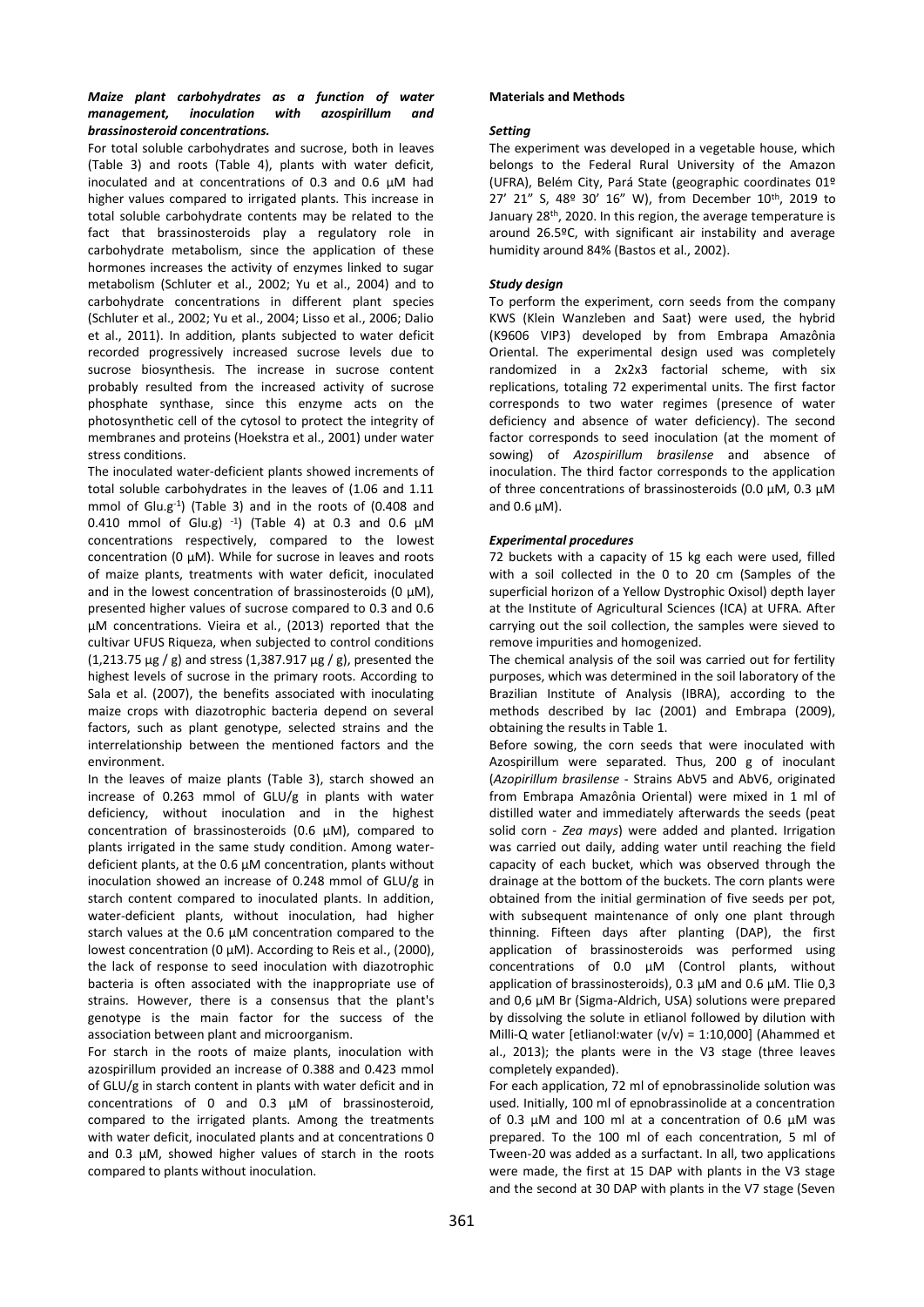leaves completely expanded). The application was made by applying 3 ml of epnobrassinolide solution per plant, with a hand sprayer on the adaxial face (top) of the leaves of the middle third of the plants, always in the late afternoon (between 17h and 18h), in order to avoid losses by evaporation and drift.

Ten days after the last application of epnobrassinolide, severe water stress was applied to the plants that would receive the stress, with total water suspension (water availability 0%). The other treatments continued to receive water until the experiment was withdrawn. Seven days after the suspension of irrigation, the plants were removed.

The collection of the plants occurred at 47 DAP at 04:30 h. The determination of the relative water content was carried out *in vivo*, selecting in the greenhouse primary leaves completely expanded from each repetition to remove the discs. Soon after the plants were separated into leaf, stem and root, the roots were washed under running water. These were stored in paper bags and placed in the forced air ventilation oven at 65ºC for 48 h. After drying, they were weighed to obtain the dry mass, after which the leaves and roots were ground in a Wiley mill, and properly stored in falcon tubes where the biochemical analyzes were conducted in the Laboratory of Biodiversity Studies in Higher Plants (EBPS).

### *Measurement of variables*

The determinations for the growth parameters were based on measurements made at the end of the experimental period, obtaining the following variables: plant height, measured from the soil surface to the apex of the plant, using a millimeter ruler, expressed in cm; stalk diameter, measured at 5 cm in height in relation to the soil surface, using a 200 mm digital caliper from Digimes, expressed in mm; number of leaves, the number of total leaves present in the plants was counted. The relative water content in leaves was also determined using the method used by Slavick, (1979). The levels of chlorophyll a, b and carotenoids were determined through the method described by Lichthenthaler, (1987). The determination of sucrose concentrations was determined according to the Van Handel method, (1968). Finally, the method used to obtain the starch and total soluble carbohydrate concentrations was according to Dubois et al., (1956).

#### *Statistical analysis*

The data were submitted to analysis of variance (ANOVA) using the F test ( $p$  <0.05) and the averages obtained were submitted to the Tukey test ( $p$  <0.05) using the software SISVAR version 5.4 (Ferreira, 2010).

#### **Conclusion**

The use of the plant growth-promoting bacteria Azospirillum brasilense via seed and the exogenous application of brassinosteroids interfere in the parameters studied in the corn crop during the occurrence of water deficit, and can be an important tool to mitigate the effects of stress on the crop.

#### **Acknowledgements**

I am grateful to CAPES for granting the research grant for two years; to the Graduate Program in Agronomy, for the opportunity to complete my doctorate studies; to the person in charge of the EBPS laboratory (Studies on Biodiversity in Superior Plants) for allowing me to carry out the analyses.

#### **References**

Andrade JC de, Cantarella H, Quaggio JA (2001) Análise química para avaliação da fertilidade de solos tropicais. Accessible:

https://www.iac.sp.gov.br/publicacoes/arquivos/Raij\_et\_a l\_2001\_Metod\_Anal\_IAC.pdf

- Anjum SA, Wang LC, Farooq M, Hussain M, Xue LL, Zou CM, (2011) Brassinolide Application Improves the Drought Tolerance in Maize Through Modulation of Enzymatic Antioxidants and Leaf Gas Exchange. Journal of Agronomy and Crop Science, 197(3), 177–185. https://doi.org/10.1111/j.1439-037X.2010.00459.x
- Anwar A, Liu Y, Dong R, Bai L, Yu X, Li Y (2018) The physiological and molecular mechanism of brassinosteroid in response to stress: A review. Biological Research, 51(1), 1–15. https://doi.org/10.1186/s40659-018-0195-2
- Baghel M, Nagaraja A, Srivastav M, Meena NK, Senthil Kumar M, Kumar A, Sharma RR (2019) Pleiotropic influences of brassinosteroids on fruit crops: a review. Plant Growth Regulation, 87(2), 375–388.

https://doi.org/10.1007/s10725-018-0471-8

Bajguz A (2009) Isolation and characterization of brassinosteroids from algal cultures of Chlorella vulgaris Beijerinck (Trebouxiophyceae). Journal of Plant Physiology, 166(17), 1946–1949.

https://doi.org/10.1016/j.jplph.2009.05.003

- Bashan Y, Bustillos JJ, Leyva LA, Hernandez JP, Bacilio M (2006) Increase in auxiliary photoprotective photosynthetic pigments in wheat seedlings induced by Azospirillum brasilense. Biology and Fertility of Soils. 42(4), 279–285. https://doi.org/10.1007/s00374-005-0025-x
- Bashan Y, Holguin G, De-Bashan LE (2004) Azospirillum-plant relationships: Physiological, molecular, agricultural, and environmental advances (1997-2003). Canadian Journal of Microbiology, 50(8), 521–577.

https://doi.org/10.1139/w04-035

- Bastos TX, Pacheco NP, Nechet D, Sá TD de A (2002) Aspectos climáticos de Belém nos últimos cem anos. Série Documentos (Embrapa Amazônia Oriental). 128, 31.
- Cassán F, Coniglio A, López G, Molina R, Nievas S, de Carlan CLN, Donadio F, Torres D, Rosas S, Pedrosa FO, de Souza E, Zorita MD, de-Bashan L, Mora V (2020) Everything you must know about Azospirillum and its impact on agriculture and beyond. Biology and Fertility of Soils. 56(4), 461–479. https://doi.org/10.1007/s00374-020-01463-y
- Costa RRGF, Quirino G da SF, Naves DC de F, Santos CB, Rocha AF de S (2015) Efficiency of inoculant with Azospirillum brasilense on the growth and yield of secondharvest maize1. Pesquisa Agropecuária Tropical. 45(3):304–311.

https://doi.org/10.1590/1983-40632015v4534593

Dalio RJD, Pinheiro HP, Sodek L, Haddad CRB (2011) The effect of 24-epibrassinolide and clotrimazole on the adaptation of Cajanus cajan (L.) Millsp. to salinity. Acta Physiologiae Plantarum. 33(5):1887–1896. https://doi.org/10.1007/s11738-011-0732-x

de-Bashan LE, Hernandez JP, Nelson KN, Bashan Y, Maier RM

(2010) Growth of Quailbush in Acidic, Metalliferous Desert Mine Tailings: Effect of Azospirillum brasilense Sp6 on Biomass Production and Rhizosphere Community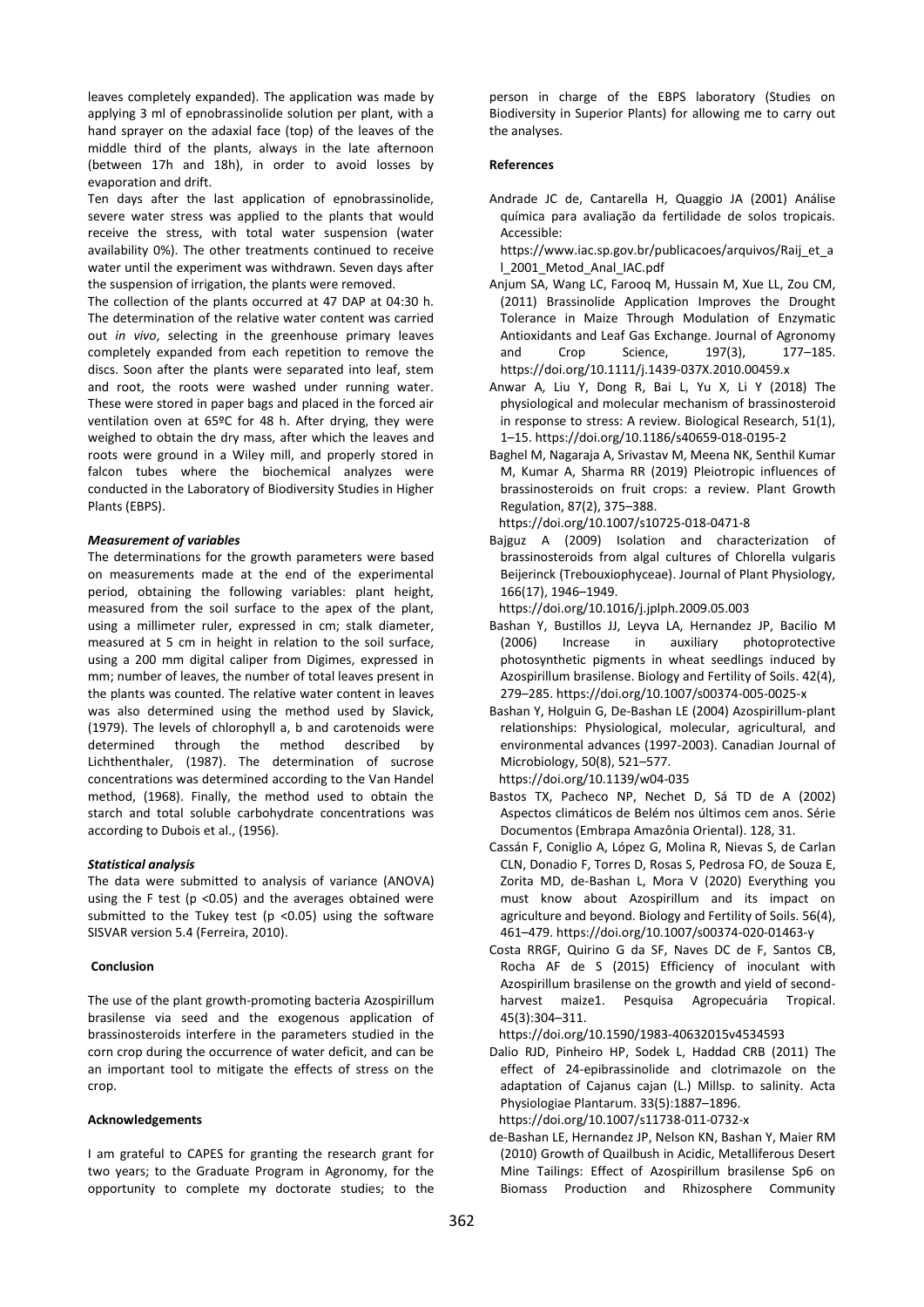Structure. Microbial Ecology. 60(4):915–927. https://doi.org/10.1007/s00248-010-9713-7

- Dubois M, Gilles KA, Hamilton JK, Rebers PA, Smith F (1956) Colorimetric method for determination of sugars and related substances. Analytical Chemistry. 28(3): 350–356. https://doi.org/10.1021/ac60111a017
- Duvick DN (2005) The contribution of breeding to yield advances in maize (Zea mays L.). Advances in Agronomy. 86:83–145.

https://doi.org/10.1016/S0065-2113(05)86002-X

- Ferreira DF (2011) Sisvar: a computer statistical analysis system. Ciência e Agrotecnologia, 35(6), 1039–1042. https://doi.org/10.1590/s1413-70542011000600001
- Fibach-Paldi S, Burdman S, Okon Y (2012) Key physiological properties contributing to rhizosphere adaptation and plant growth promotion abilities of *Azospirillum brasilense*. FEMS Microbiology Letters. 326(2):99-108. https://doi.org/10.1111/j.1574-6968.2011.02407.x
- Fioreze SL, Pivetta LG, Fano A, Machado FR, Guimarães VF (2011) Comportamento de genótipos de soja submetidos a déficit hídrico intenso em casa de vegetação. Revista Ceres. 58(3): 342–349. https://doi.org/10.1590/s0034- 737x2011000300015
- Freitas JAA, Marinho CS, De Jesus Freitas IL, Santos PC, Da Silva MPS, De Carvalho AJC (2015) Brassinosteroide e fungo micorrízico arbuscular na produção do portaenxerto tangerineira "Cleópatra." Revista Brasileirade Ciencias Agrarias. 10(1): 54–59. https://doi.org/10.5039/agraria.v10i1a4708
- Freitas SDJ, Santos PC, Berilli SDS, Lopes LC, De Carvalho AJC (2014) Brotação, desenvolvimento e composição nutricional de mudas de abacaxizeiro provenientes de gemas axilares submetidas ao brassinosteroide. Revista Brasileirade Ciencias Agrarias. 9(1): 19–24. https://doi.org/10.5039/agraria.v9i1a3270
- Gomes M de M de A, Torres Netto A, Campostrini E, Bressan-Smith R, Zullo MAT, Ferraz TM, Siqueira L do N, Leal NR, Núñez-Vázquez M (2013) Brassinosteroid analogue affects the senescence in two papaya genotypes submitted to drought stress. Theoretical and Experimental Plant Physiology, 25(3): 186–195. https://doi.org/10.1590/s2197-00252013000300003
- Gornall J, Betts R, Burke E, Clark R, Camp J, Willett K, Wiltshire A (2010) Implications of climate change for agricultural productivity in the early twenty-first century. Philosophical Transactions of the Royal Society B: Biological Sciences. 365(1554): 2973–2989. https://doi.org/10.1098/rstb.2010.0158
- Hoekstra FA, Golovina EA, Buitink J (2001) Mechanism of plant desiccation tolerance. Trends in Plant Science. 6(9): 431–438. https://doi.org/10.1016/S1360-1385(01)02052-0
- Jager CE, Symons GM, Ross JJ, Reid JB (2008) Do brassinosteroids mediate the water stress response? Physiologia Plantarum. 133(2): 417–425. https://doi.org/10.1111/j.1399-3054.2008.01057.x
- Jones HG (2007) Monitoring plant and soil water status: Established and novel methods revisited and their relevance to studies of drought tolerance. Journal of Experimental Botany. 58(2): 119-130. https://doi.org/10.1093/jxb/erl118
- Kanwar MK, Bajguz A, Zhou J, Bhardwaj R (2017) Analysis of Brassinosteroids in Plants. Journal of Plant Growth Regulation. 36(4): 1002-1030. https://doi.org/10.1007/s00344-017-9732-4
- Kutschera U, Wang Z-Y (2012) Brassinosteroid action in flowering plants: a Darwinian perspective. Journal of Experimental Botany. 63(10): 3511–3522. https://doi.org/10.1093/jxb/ers065
- Lana M do C, Dartora J, Marini D, Hann JE (2012) Inoculation with Azospirillum, associated with nitrogen fertilization in maize. Revista Ceres. 59(3): 399–405. https://doi.org/10.1590/S0034-737X2012000300016
- Larré CF, de Moraes DM, Lopes NF (2011) Qualidade fisiológica de sementes de arroz tratadas com solução salina e 24-epibrassinolídeo. Revista Brasileira de Sementes. 33(1): 86–94. https://doi.org/10.1590/S0101- 31222011000100010
- Li YH, Liu YJ, Xu XL, Jin M, An LZ, Zhang H (2012) Effect of 24 epibrassinolide on drought stress-induced changes in Chorispora bungeana. Biologia Plantarum. 56(1), 192–196. https://doi.org/10.1007/s10535-012-0041-2
- Li Y, Sperry JS, Shao M (2009) Hydraulic conductance and vulnerability to cavitation in corn (*Zea mays* L.) hybrids of differing drought resistance. Environmental and Experimental Botany. 66(2): 341–346. https://doi.org/10.1016/j.envexpbot.2009.02.001
- Lichtenthaler HK, Wellburn AR (1983) Determinations of total carotenoids and chlorophylls a and b of leaf extracts in different solvents. Portland Press Ltd.
- Lisso J, Altmann T, Müssig C (2006) Metabolic changes in fruits of the tomato dx mutant. Phytochemistry. 67(20): 2232–2238.

https://doi.org/10.1016/j.phytochem.2006.07.008

- Oliveira AR De, Simões WL (2016) Cultivares de cana-deaçúcar inoculadas com bactérias. Energia Na Agricultura. 31, 154–161.
- Reis VM, Baldani JI, Baldani VLD, Dobereiner J (2000) Biological dinitrogen fixation in Gramineae and palm trees. Critical Reviews in Plant Sciences. 19(3): 227–247. https://doi.org/10.1080/07352680091139213
- Santos RS dos, Costa LC, Sediyama GC, Leal BG, Oliveira RA de, Justino FB (2011) Avaliação da relação seca/produtividade agrícola em cenário de mudanças climáticas. Revista Brasileira de Meteorologia. 26(2), 313– 321. https://doi.org/10.1590/s0102-77862011000200014
- Schlüter U, Köpke D, Altmann T, Müssig C (2002) Analysis of carbohydrate metabolism of CPD antisense plants and the brassinosteroid-deficient cbb1 mutant. Plant, Cell and Environment, 25(6): 783–791. https://doi.org/10.1046/j.1365-3040.2002.00860.x
- Silva FC da (2009) Manual de análises químicas de solos, plantas e fertilizantes. Embrapa Informação Tecnológica Brasília.
- Slavík B (1974) Methods of studying plant water relations. Academia (Czechoslovak Academy of Sciences).
- Tanveer M, Shahzad B, Sharma A, Khan EA (2019) 24- Epibrassinolide application in plants: An implication for improving drought stress tolerance in plants. Plant Physiology and Biochemistry. 135(October 2018), 295– 303. https://doi.org/10.1016/j.plaphy.2018.12.013
- Teixeira NT, Witt L de, Filho PRR da S (2017) Microrganismos De Regeneração Nas Propriedades Químicas Do Solo , Desenvolvimento E Produção De Milho. Engenharia Ambiental: Pesquisa e Tecnologia, 14, n. 2, 72–80. http://ferramentas.unipinhal.edu.br/engenhariaambiental /viewarticle.php?id=1499&layout=abstract
- van Handel E (1968) Direct microdetermination of sucrose. Analytical Biochemistry. 22(2): 280–283. https://doi.org/10.1016/0003-2697(68)90317-5